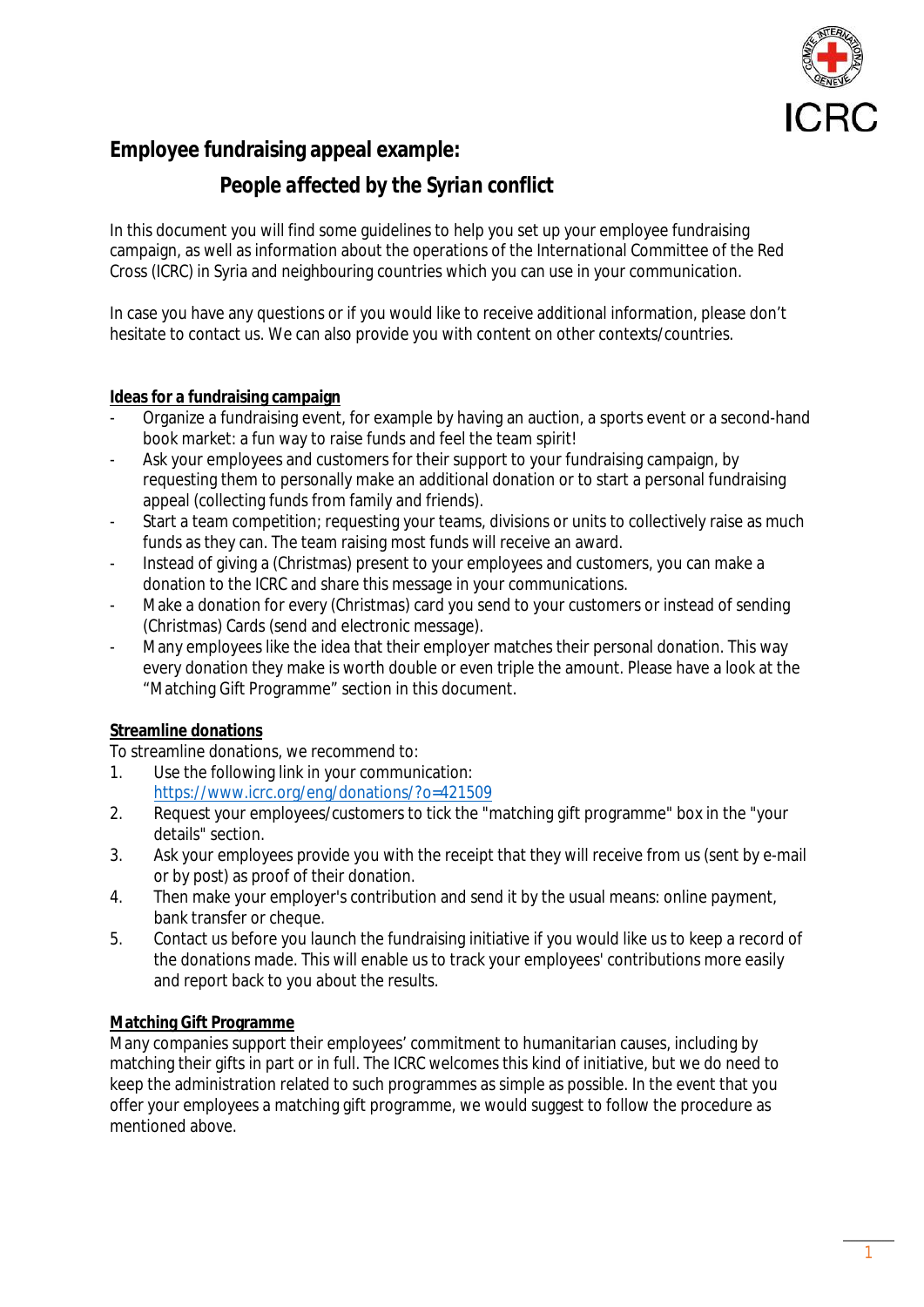

### **Ammado**

Ammado is a unique and innovative online donation platform offering web-based fundraising and donation services to non-profits, companies and individuals. It offers one solution to manage all online fundraising-related activities, globally and locally.

The system facilitates donations in 80 currencies, through more than 20 payment methods and supporting 12 languages, ammado is the first ever global donation platform.

### Giving Widget

The main tool which is offered is the "Giving Widget", providing a unique user experience for global donations with all relevant languages, currencies and payment methods. It can be used on [ammado.com](www.ammado.com) or embedded into any website, intranet and blogs. It also displays on smartphones and tablets and can be placed on Facebook (therefore donations can get viral). Employees can share that they've donated with their Facebook friends or the public at large, increasing overall visibility.

Customization is possible to create a specific user donation experience, workflow and styling of a donation page.

### Payroll giving

Using the Giving Widget on the company's intranet, website, or blog, employees can sign up to have any dollar amount they choose deducted from their pay checks to be contributed to the Red Cross. As part of the giving program, companies can offer to match employee donations in any amount they see fit.

Ammado has developed a light payroll system managed through the [ammado website](www.ammado.com) and without pricy system integration into local HR systems.

### **For further information and support, please contact:**

Lars Staring Programme manager Corporate partnerships E-mail: [lstaring@icrc.org](mailto: lstaring@icrc.org)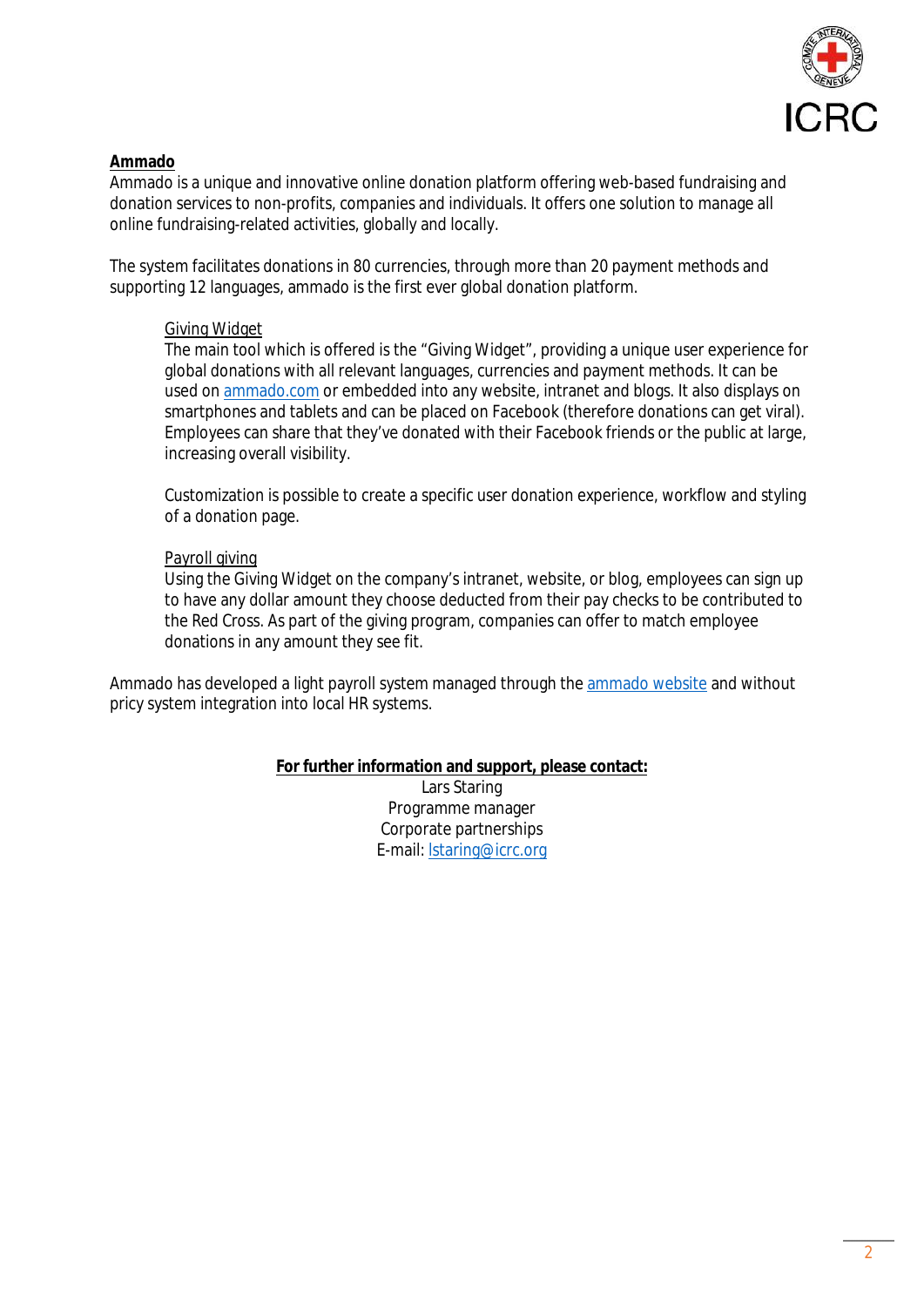

#### **Donating to the ICRC**

It is possible to make a gift online, through a bank transfer or by cheque:

#### Online

https://www.icrc.org/eng/donations/?o=421509 Through this link, (employee) donations will be earmarked for the chosen campaign.

#### Bank transfer

UBS SA, PO Box 2600, 1211 Geneva, Switzerland Swift code: UBSWCHZH12A - Account N° CHF 240-C0129986.0 CH63 0024 0240 C012 9986 0 USD 240-C0129986.4 CH52 0024 0240 C012 9986 4 EUR 240-C0129986.5 CH25 0024 0240 C012 9986 5

GBP 240-C0183929.1 CH73 0024 0240 C018 3929 1

#### By cheque

International Committee of the Red Cross (ICRC) Private fundraising, 19 avenue de la Paix, 1202 Geneva, Switzerland

#### **Tax**

Unfortunately, as an organization subject to Swiss law, we are unable to provide tax benefits for individuals and companies that are not based in Switzerland. For more information about tax issues, [please visit our website.](https://www.icrc.org/en/faq/tax-deductions) If you have any further questions, please do not hesitate to contact us.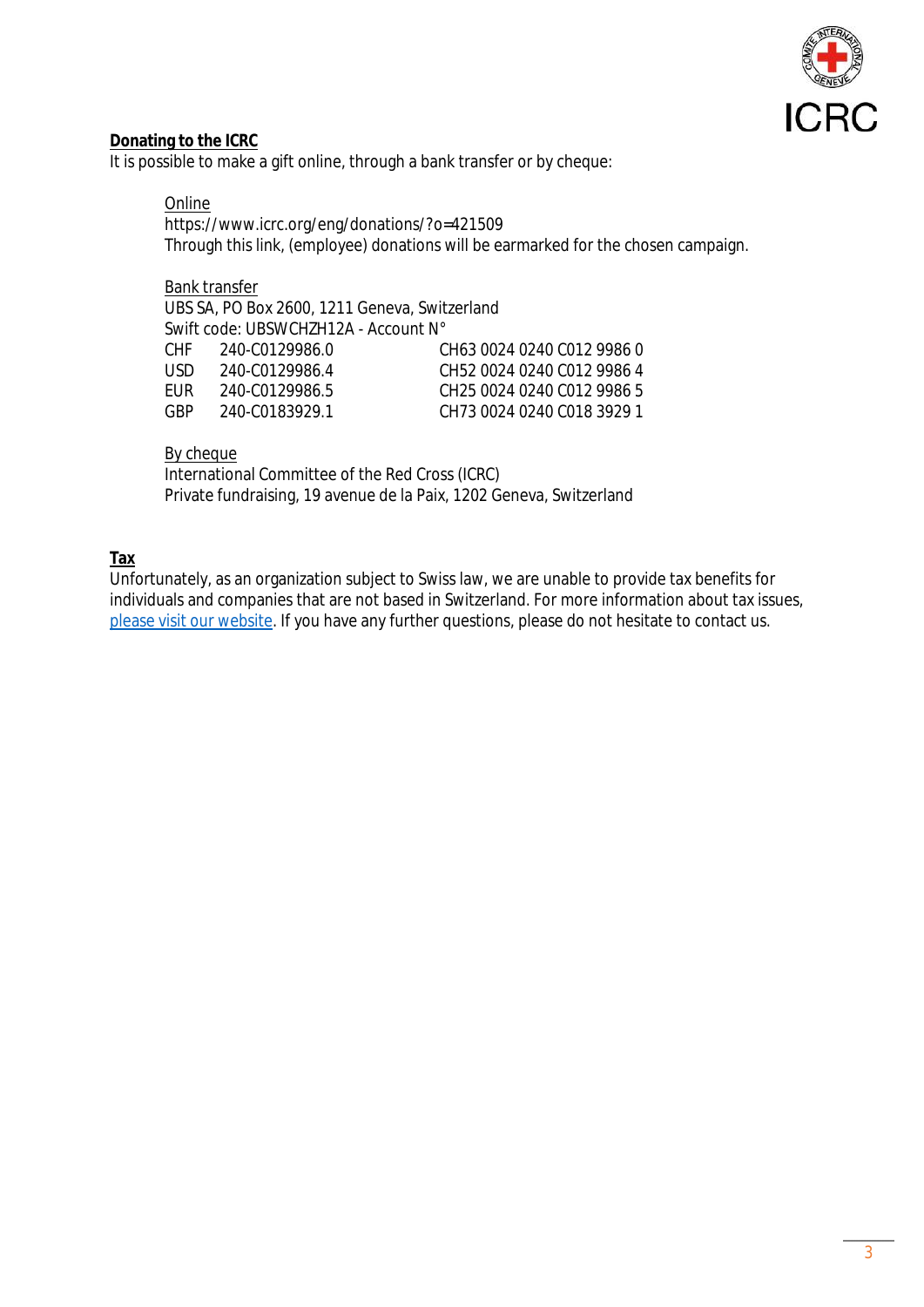

### **Communication**

Content

Please find attached more information about the ICRC's operations in Syria and in neighbouring countries. You can [visit our website](www.icrc.org) for the latest updates or to select other [contexts of your](https://www.icrc.org/en/where-we-work)  [preference.](https://www.icrc.org/en/where-we-work) All the content and images shown on the website can be used for fundraising campaigns. Please contact us to get the latest update and high resolution images.

#### Examples of messages (Christmas campaign)

#### **EXAMPLE 1**

*This year, for each Christmas card sent to clients and partners, Company X will make a donation to the International Committee of the Red Cross to support humanitarian aid in the Middle East. In addition to this, "Company X" employees are donating on a private basis to increase the amount donated.*

*Make a difference and support the Company X appeal by making a donation today.*

#### **EXAMPLE 2**

*\*\*\*Right now in Syria, 12 million people have been forced to leave their homes, they desperately need food and other lifesaving supplies to survive. The "Company X" Christmas appeal will help to provide the most vulnerable with food and access to clean drinking water.* 

*The ICRC works closely with the Syrian Arab Red Crescent, but the scale of the crisis is greater than anything faced in the last 15 years. Therefore, this year, your help is needed more than ever before.*

*Your donation will save lives. \*\*\**

#### **EXAMPLE 3**

*\*\*\*Conflict is affecting millions of people across the Middle East and the number is growing. As you will have seen in the news, the current refugee crisis goes far beyond Europe. The "Company X" Christmas appeal will help the ICRC to deliver urgently needed assistance to millions of people in dire need of help.* 

*The ICRC works closely with the Syrian Arab Red Crescent, but the scale of the crisis is greater than anything faced in the last 15 years. Therefore, this year, your help is needed more than ever before.*

*Your donation will save more lives. \*\*\**

#### **EXAMPLE 4**

*\*\*\*For us, stability and economic success go hand in hand with social responsibility. For every Christmas card we send, we will make a donation to the International Committee of the Red Cross (ICRC) to support refugees in Syria. Our contribution is helping assure that the people affected by the conflict there have access to a sufficient quantity and adequate quality of water. For more information or to make a donation visit www.icrc.org\*\*\**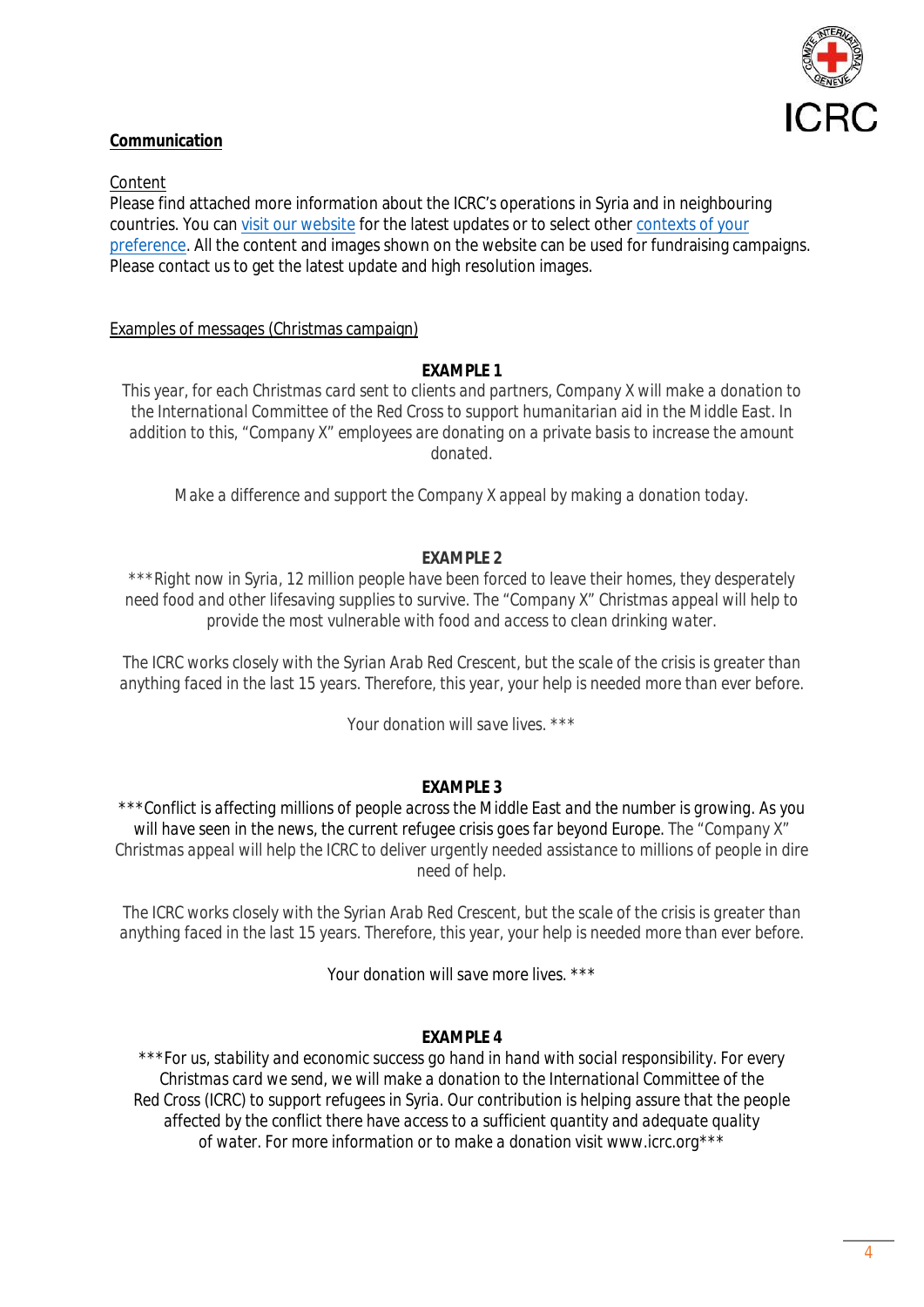

Logo/pictures ICRC

Use of the ICRC logo/emblems for fundraising campaigns is not possible. However, we offer you a selection of pictures related to the campaign (see page 11).

You are also allowed to use pictures similar to those found on [our website](www.icrc.org), as long as they have ICRC credits. Please always mention these credits in your communication. You can contact us for high resolution images.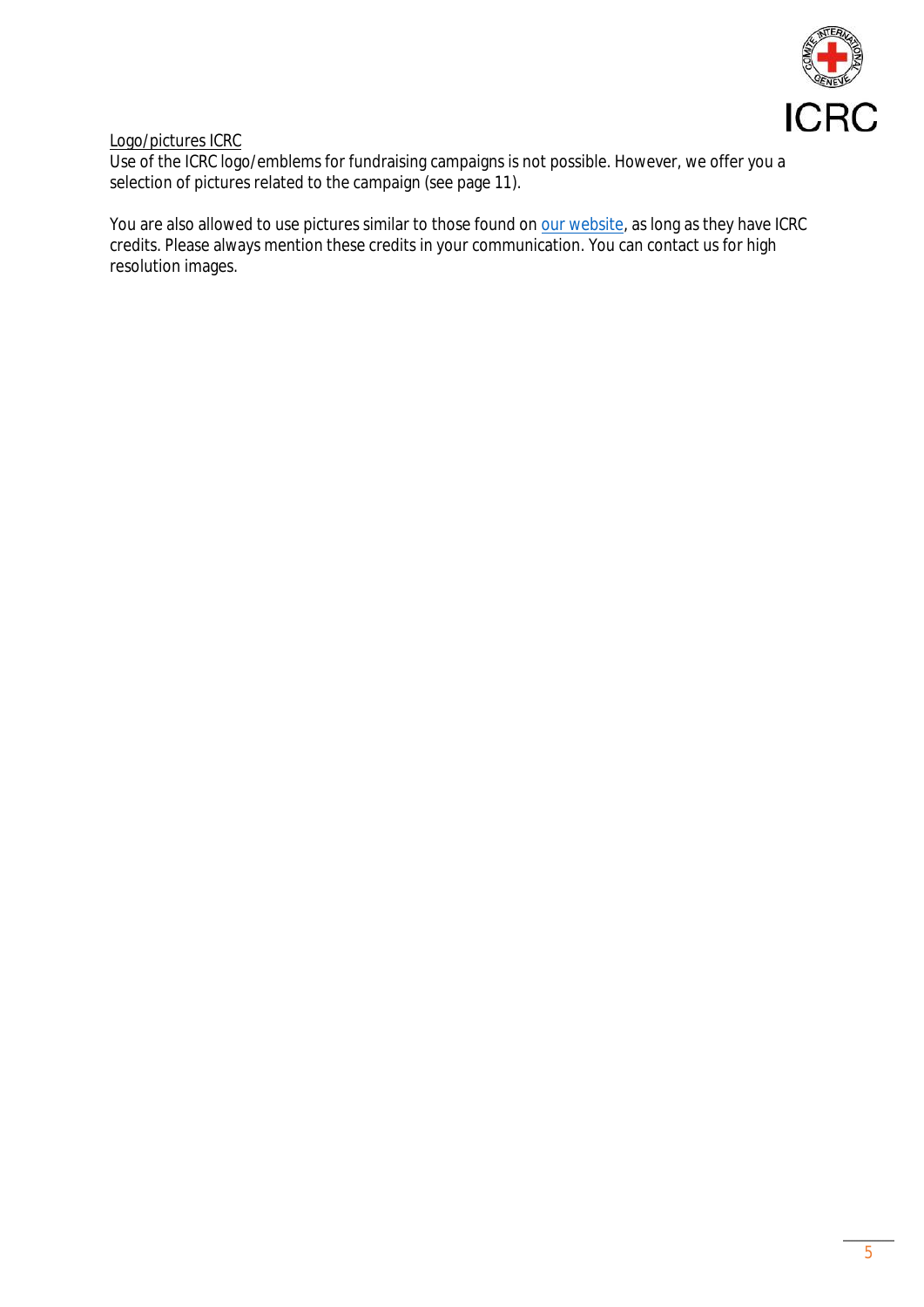

# **HELPING PEOPLE AFFECTED BY THE SYRIA CONFLICT**

## **CONTEXT**

The Syrian Arab Republic (hereafter Syria) remains in the grip of an armed conflict between Syrian government forces and numerous armed groups, some of whom are also engaged in armed conflicts among themselves. The opposing parties' unwillingness to negotiate or compromise – exemplified by the failure of the Geneva II Conference on Syria and the limited impact of two United Nations Security Council resolutions – indicates that no political solution is forthcoming.

Meanwhile, the expanding presence of the Islamic State group has prompted third-party air strikes against the armed group.

Often, the conduct of hostilities by the conflicting parties reportedly defies the basic principles of international humanitarian law (IHL). Violations allegedly include: indiscriminate attacks, particularly when using explosive weapons in populated areas; attacks against patients and health staff and facilities; kidnapping; torture; extrajudicial killings; disrespect for human remains; sexual violence; and restrictions on access to basic services and on the movement of humanitarian and medical aid. People in besieged areas continue to be cut off from aid, owing to the systematic denial of humanitarian access by the parties to the conflict.

Paralysed industries and livelihoods, severe inflation and unemployment, and international sanctions have crippled the economy and public services, rendering millions of people completely aiddependent.

## **THE ICRC'S RESPONSE**

### **Increasing access and maximizing impact**

The ICRC, in partnership with the Syrian Arab Red Crescent, will work on overcoming security, governmental and logistical restrictions in order to fulfil its purely humanitarian mission.

It will seek acceptance of and support for its activities in order to facilitate greater access and proximity to conflict affected people. It will urge the Syrian authorities and all weapon bearers to ensure people's timely and unconditional access to humanitarian and medical aid. As the ICRC's main partner, the Syrian Arab Red Crescent will continue to receive support towards boosting its operational and organizational capacities.

While ICRC operations will continue to be driven by the emergency needs of internally displaced people (IDPs), residents and returnees, particularly in terms of food, its assistance initiatives will also take into account the long term needs being created by the protracted conflict, as well as the resilience and coping mechanisms of the people affected.

## **Promoting respect for people not or no longer participating in the hostilities**

To promote respect for civilians and civilian infrastructure, the ICRC will engage all parties to the conflict in dialogue affirming the applicability of IHL to the Syrian context, exhorting all weapon bearers to respect IHL rules in their conduct of hostilities and humanitarian principles in general.

Confidential representations detailing verified allegations of abuse will stress the obligations of the parties concerned to protect civilians and take measures to end and prevent further abuses against them.

## **Ensuring health care provision**

Given the politicization of medical aid, a principled approach to supporting health services and casualty care is more crucial than ever. The ICRC will continue to advocate the impartial provision of medical care and adjust its assistance to help lessen the imbalance of medical aid and services across front lines.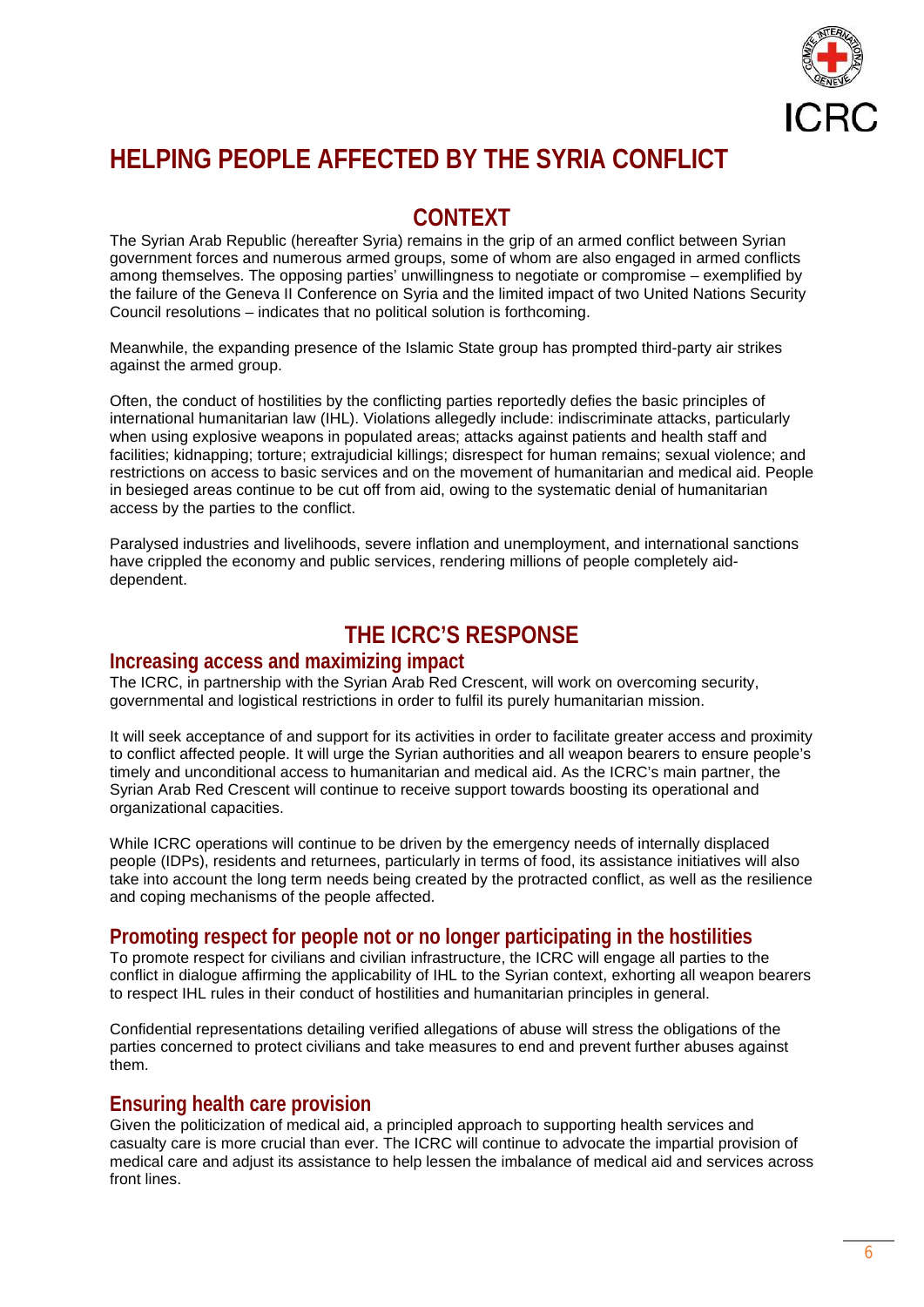

To help conflict-affected IDPs/residents to have access to basic health services, the ICRC will provide up to 12 mobile health units run by the Syrian Arab Red Crescent and up to 4 permanent clinics with medical equipment and consumables (including for treating chronic illnesses) and support for their running costs.

During epidemics and other health emergencies, the ICRC will help protect those affected by providing Syrian Arab Red Crescent and Health Ministry facilities with emergency supplies to treat infectious diseases.

Emergency responders will boost their first-aid capacities through ICRC-provided supplies and training. Medical supplies and equipment, including for haemodialysis centres, and war-surgery seminars will enhance the quality of care at treatment facilities. Disabled people will receive services at ICRC-supported physical rehabilitation centres in Aleppo and Damascus.

Repair and renovation work in up to 10 health centres, 4 hospitals and the 2 physical rehabilitation centres will increase the number of functioning facilities.

### **Boosting livelihoods**

Every month, up to 825,000 impoverished people will receive food parcels – including ready-to-eat, canned goods for newly displaced people, and bulk food for collective kitchens in IDP shelters – covering 15–50% of their monthly food needs.

To improve their living conditions, up to 225,000 people will receive essential household items, including hygiene kits, kitchen sets and mattresses. Where markets are functioning, up to 10,000 people will benefit from cash grants or vouchers; another 12,000 will boost their self-sufficiency through cash-for-work initiatives and other initiatives to enhance community infrastructure or agricultural production.

## **Providing clean water**

With the Syrian Arab Red Crescent and/or local water boards, the ICRC will help IDPs, residents and returnees meet their water needs. In emergencies, it will step in with repairs and upgrades to damaged water installations, water-trucking and distributions of bottled water.

In the medium term, people in conflict-ravaged areas – including IDPs housed in collective shelters and residents requiring basic services upon their return home – will have better living conditions following repairs/upgrades to water supply and distribution systems, sanitation infrastructure and energy-supply installations, as well as solid-waste management and pest-control programmes. Up to 15 million people will have access to a reliable supply of safe water thanks to the provision of consumable chemicals (e.g. aluminium sulphate, sodium hypochlorite) and spare parts to the water boards of all 14 governorates, for operating water and sewage treatment plants.

## **Checking on the treatment of people detained in relation to the violence**

Since March 2011, tens of thousands of Syrians have reportedly been arrested and detained on security-related charges under the authority of the Ministry of Interior, the Ministry of Defence and the security services. Some armed groups have confirmed they are holding people, mostly members of government forces and foreign nationals. Ill-treatment, torture and grim living conditions are widely reported.

The ICRC will pursue dialogue with the Syrian authorities and armed groups on issues concerning detainees, including their right to family contact and health care, and on access to them to monitor their treatment and living conditions.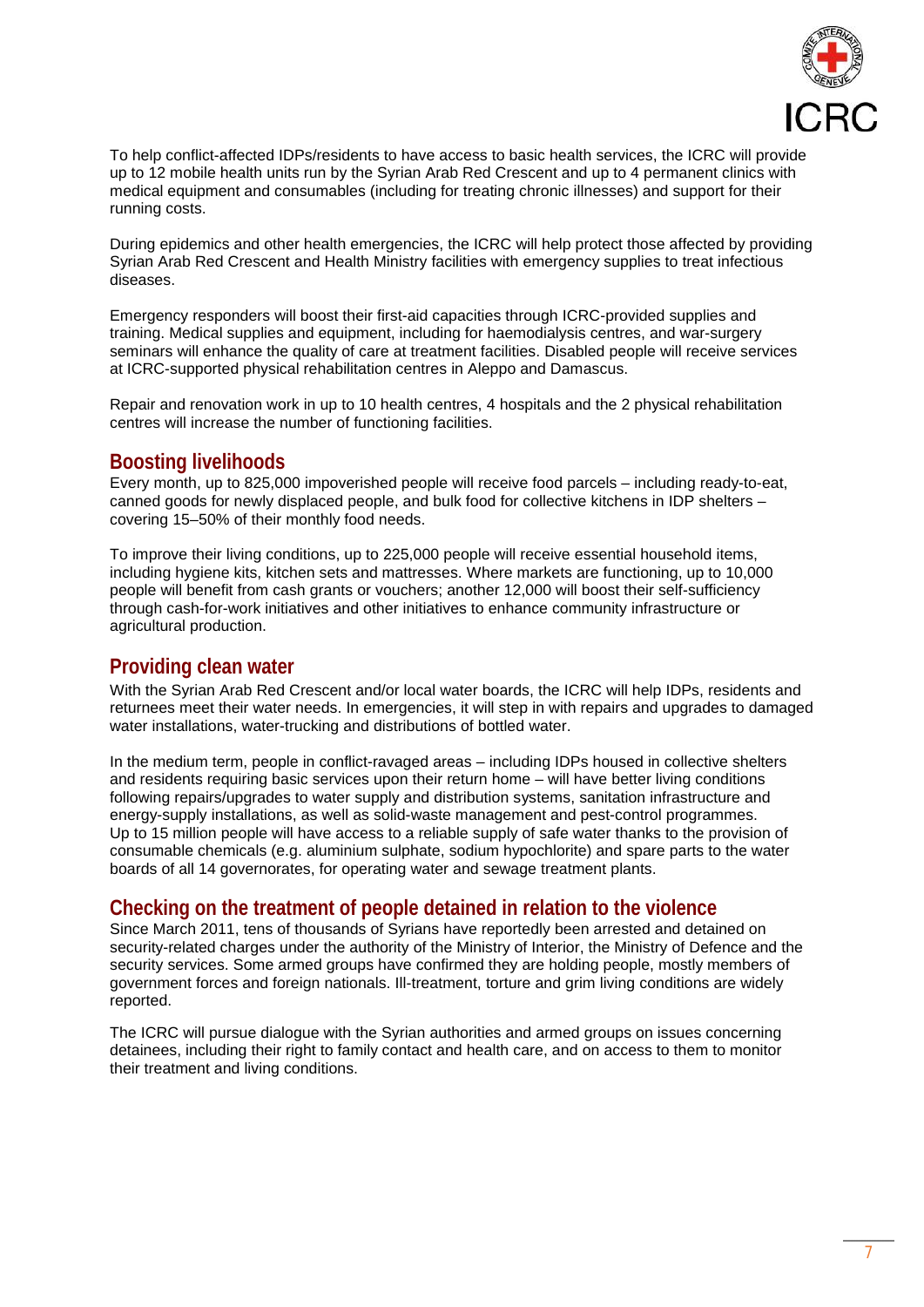

## **Restoring family links**

The family-links services of the International Red Cross and Red Crescent Movement will benefit people with relatives living, detained/interned or unaccounted for in Syria or abroad. ICRC-facilitated telephone calls are often the most direct and rapid means for people to restore contact and reassure their families.

Acting as a neutral intermediary, the ICRC will facilitate travel, on humanitarian grounds, to Syria proper from the Israeli-occupied Golan, and the transport of Golan-grown apples to Syrian markets.

## **Reinforcing knowledge of and respect for the law**

The actions of the parties to the armed conflict make it clear that they have little respect for humanitarian principles and for neutral, impartial and independent humanitarian action. Weapon bearers largely disregard basic IHL rules in the conduct of hostilities.

Through dissemination materials, informal meetings in the field and, where possible, training/workshops, the ICRC will seek to raise awareness and acceptance of IHL among the Syrian armed, security and paramilitary forces, at central level and in the field, and armed groups opposing government forces, including through their representatives abroad. It will also strive to increase support for its own activities and those of the Syrian Arab Red Crescent.

The two organizations will develop contacts among other influential actors in Syria and abroad, such as States supporting parties to the conflict, religious and community leaders, academics, and local and international media. They will be kept abreast of IHL-related issues and ICRC activities through news releases and operational updates via social media and various informational materials.

# **FOCUS ON REFUGEES**

In addition to running its activities for people inside Syria, the ICRC works out of its delegations and offices in Jordan and Lebanon to help people who have fled to these neighbouring countries.

## **JORDAN**

Jordan continues to deal with the consequences of the armed conflict in the neighbouring Syria, hosting hundreds of thousands of people who have fled the fighting. Almost four-fifths of them are said to be living in host communities. Tensions between residents and refugees persist, exacerbated by economic difficulties, including unemployment.

In cooperation with the Jordan National Red Crescent Society, the ICRC will increase its activities for people affected by the Syrian conflict, complementing the response led by the authorities, the United Nations and other humanitarian actors.

## **Emergency relief**

At the eastern border, where it is the main humanitarian actor, the ICRC will provide up to 63,000 people at reception/collection points with 3 cooked meals a day, supplemented by high-energy biscuits, and, as needed, essential items to help them maintain their hygiene and protect themselves from adverse weather conditions until their transfer.

## **Water supply and shelter**

In cooperation with the authorities, the ICRC will help ensure adequate access to essential services for up to 180,000 people at border reception/collection points and a registration facility by constructing, rehabilitating or upgrading shelters and water and sanitation facilities and providing support for their maintenance. Some 150,000 people in communities hosting refugees will also benefit from similar work.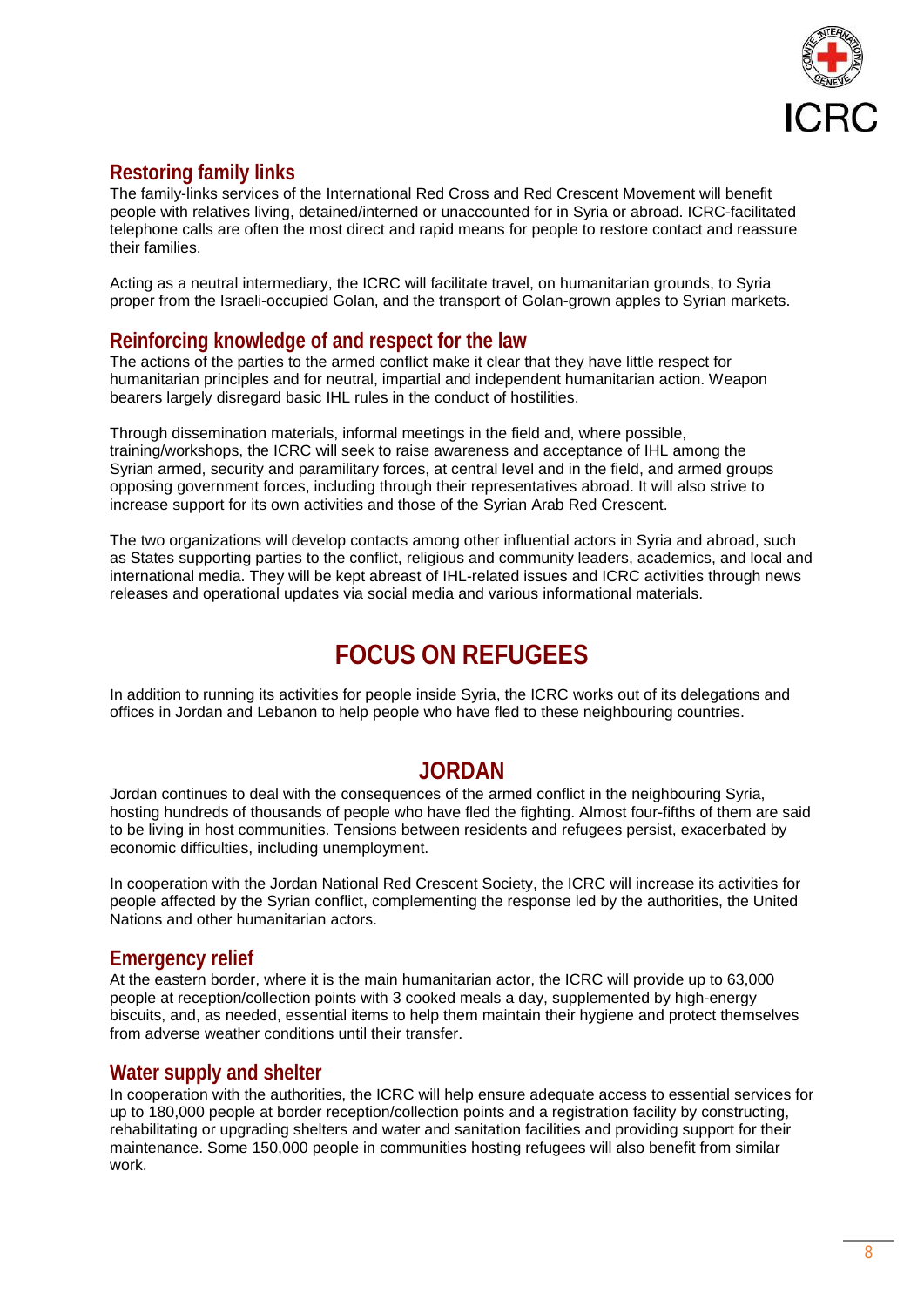

Vulnerable households in these communities will receive cash to help them cover their living expenses: 3,000 refugee households (15,000 people) headed by women will be given monthly cash assistance enabling them to pay rent to host families and cover their basic needs; 3,000 vulnerable refugee households (15,000 people) will receive a one-off cash distribution for winter related expenses.

## **Health care**

To bolster the provision of health care for the wounded and the sick, the ICRC will help the Royal Medical Services – a unit of the Jordanian Armed Forces (JAF) – provide medical treatment at health posts and in reception or collection points, in particular by providing medical supplies. The ICRC will also treat patients through its clinic at a registration facility, facilitate referrals to higher-level care, provide key hospitals with equipment and supplies, and train up to 70 surgeons in mass-casualty management. Training for over 1,000 emergency responders and support for the development of the first-aid training programme of the Jordan National Red Crescent Society will help boost the chances of people receiving emergency care.

In addition, financial support for training programmes run by the National Committee on Demining and Rehabilitation will help potential returnees to Syria reduce their exposure to the dangers of mines/explosive remnants of war.

## **LEBANON**

The armed conflict in Syria and its spillover continue to affect Lebanon, where reportedly, over a million people have sought refuge since the conflict began. Most of them stay in host communities, some in informal settlements. People in Palestinian refugee camps contend with difficult living conditions and persistent tensions.

The ICRC will scale up its response to people's needs, combining emergency response with mid/longer-term support for essential services. It will coordinate its activities with the authorities, United Nations agencies and other actors, maintaining a complementary role to address unmet needs, maximize impact and avoid duplication.

## **Medical and surgical care**

To help weapon-wounded people – including those arriving from Syria – receive timely emergency care, the ICRC will support the emergency medical services of the Lebanese Red Cross in providing first aid and evacuating patients, and train and equip first-responders in Palestinian refugee camps.

To enable weapon-wounded people to benefit from quality treatment and continuous care, the ICRC will operate a surgical unit at Dar al-Chifae hospital in Tripoli and refer patients to Dar al-Zahra postoperative centre for physical rehabilitation, when needed. It will also cover the costs of emergency surgery for some patients at selected hospitals in the Bekaa Valley.

In addition, it provide material/technical support to up to 3 hospitals in Arsal and Shebaa and up to 4 hospitals serving Palestinians, as well as 6 post-operative centres in the Bekaa Valley and northern Lebanon.

To help medical professionals boost their weapon-wound management capacities, the ICRC will conduct seminars, provide on-the-job training at Dar al-Chifae hospital and co-develop a traumatology module with a local university.

### **Health care**

Communities will also have access to preventive/curative care, including for women, children and victims of sexual violence, at up to 8 ICRC-supported primary health care facilities.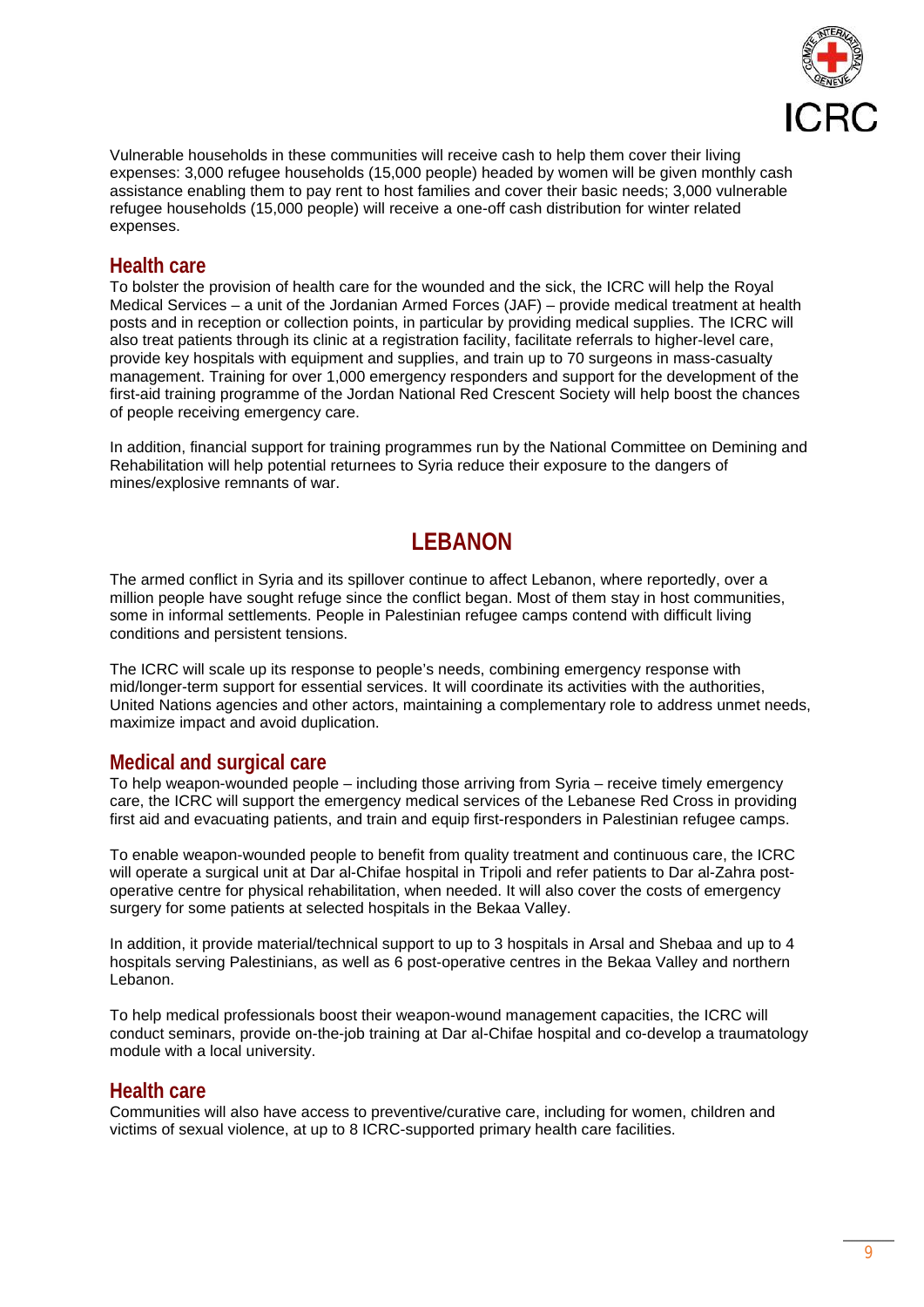

## **Water and habitat**

To improve access to essential services and ease tensions between residents and refugees, the ICRC will provide financial, material and technical support to help the authorities rehabilitate or upgrade water infrastructure for up to 300,000 people in municipalities hosting refugees or in Palestinian refugee camps. It will also work with a partner from the International Red Cross and Red Crescent Movement to construct water and sanitation facilities for up to 8,900 refugees in informal settlements.

## **Emergency relief and income generation**

Expanded assistance to IDPs, returnees and refugees from Syria will include distributions of food and essential household items (to up to 5,000 households, comprising 25,000 people), or cash (to up to 6,200 violence-affected households, comprising 31,000 people) to help them partially cover their expenses. Vulnerable women will benefit from grants for launching income-generating activities.

## **FAMILY CONTACT**

People in Jordan and Lebanon will have the family-links services of the International Red Cross and Red Crescent Movement at their disposal to keep in touch with relatives who have remained in Syria or taken refuge elsewhere.